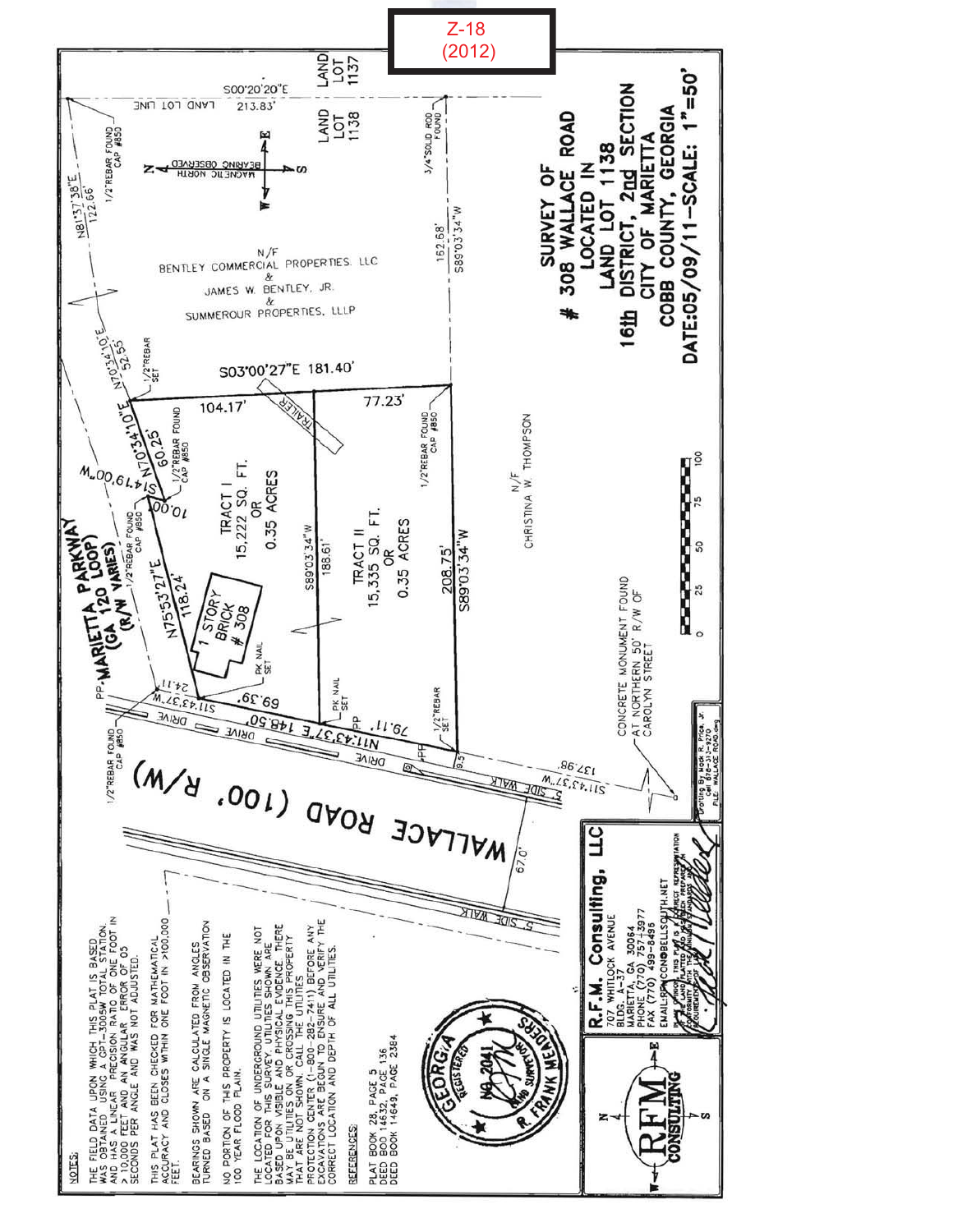| <b>APPLICANT:</b> Bentley Commercial Properties, LLC              | PETITION NO:                                                                                                          | $Z-18$          |
|-------------------------------------------------------------------|-----------------------------------------------------------------------------------------------------------------------|-----------------|
| $(770)$ 265-0905                                                  | <b>HEARING DATE (PC):</b> $05-01-12$                                                                                  |                 |
| REPRESENTATIVE: Ed Bentley <b>Example 2014</b>                    | <b>HEARING DATE (BOC):</b> $05-15-12$                                                                                 |                 |
| $(770)$ 265-0905                                                  | <b>PRESENT ZONING:</b> R-15                                                                                           |                 |
| <b>TITLEHOLDER:</b> Bentley Commercial Properties, LLC            | <u> 1999 - Johann Harry Harry Harry Harry Harry Harry Harry Harry Harry Harry Harry Harry Harry Harry Harry Harry</u> |                 |
|                                                                   | <b>PROPOSED ZONING:</b> GC                                                                                            |                 |
| <b>PROPERTY LOCATION:</b> On the east side of Wallace Road, south |                                                                                                                       |                 |
| of North Marietta Parkway                                         | <b>PROPOSED USE:</b> Landscape Installation                                                                           |                 |
| <u>(308 Wallace Road).</u> <b>Example 2018</b> Mallace Road).     |                                                                                                                       | and Maintenance |
| <b>ACCESS TO PROPERTY:</b> Wallace Road                           | SIZE OF TRACT: 0.70 acres                                                                                             |                 |
|                                                                   | DISTRICT: 16                                                                                                          |                 |
| PHYSICAL CHARACTERISTICS TO SITE: Existing landscape              | LAND LOT(S): $1138$                                                                                                   |                 |
| installation business                                             | $PARCEL(S):$ 1, 71                                                                                                    |                 |
|                                                                   |                                                                                                                       |                 |
| <b>CONTIGUOUS ZONING/DEVELOPMENT</b>                              | <b>COMMISSION DISTRICTS: 2, 3</b>                                                                                     |                 |

# **NORTH:** City of Marietta  **SOUTH:** City of Marietta **EAST:** R-15/Developed contracting business  **WEST:** City of Marietta/Single-family residential

**OPPOSITION: NO. OPPOSED\_\_\_\_PETITION NO:\_\_\_\_\_SPOKESMAN** 

# **PLANNING COMMISSION RECOMMENDATION**

**APPROVED\_\_\_\_\_\_MOTION BY\_\_\_\_\_\_\_\_\_\_**  REJECTED SECONDED **HELD\_\_\_\_\_\_\_\_\_\_\_\_CARRIED\_\_\_\_\_\_\_\_\_\_\_** 

# **BOARD OF COMMISSIONERS DECISION**

**APPROVED\_\_\_\_\_\_\_MOTION BY\_\_\_\_\_\_\_\_ REJECTED\_\_\_\_\_\_\_\_SECONDED\_\_\_\_\_\_\_\_\_** 

**HELD\_\_\_\_\_\_\_\_\_\_\_\_CARRIED\_\_\_\_\_\_\_\_\_\_\_** 

## **STIPULATIONS:**

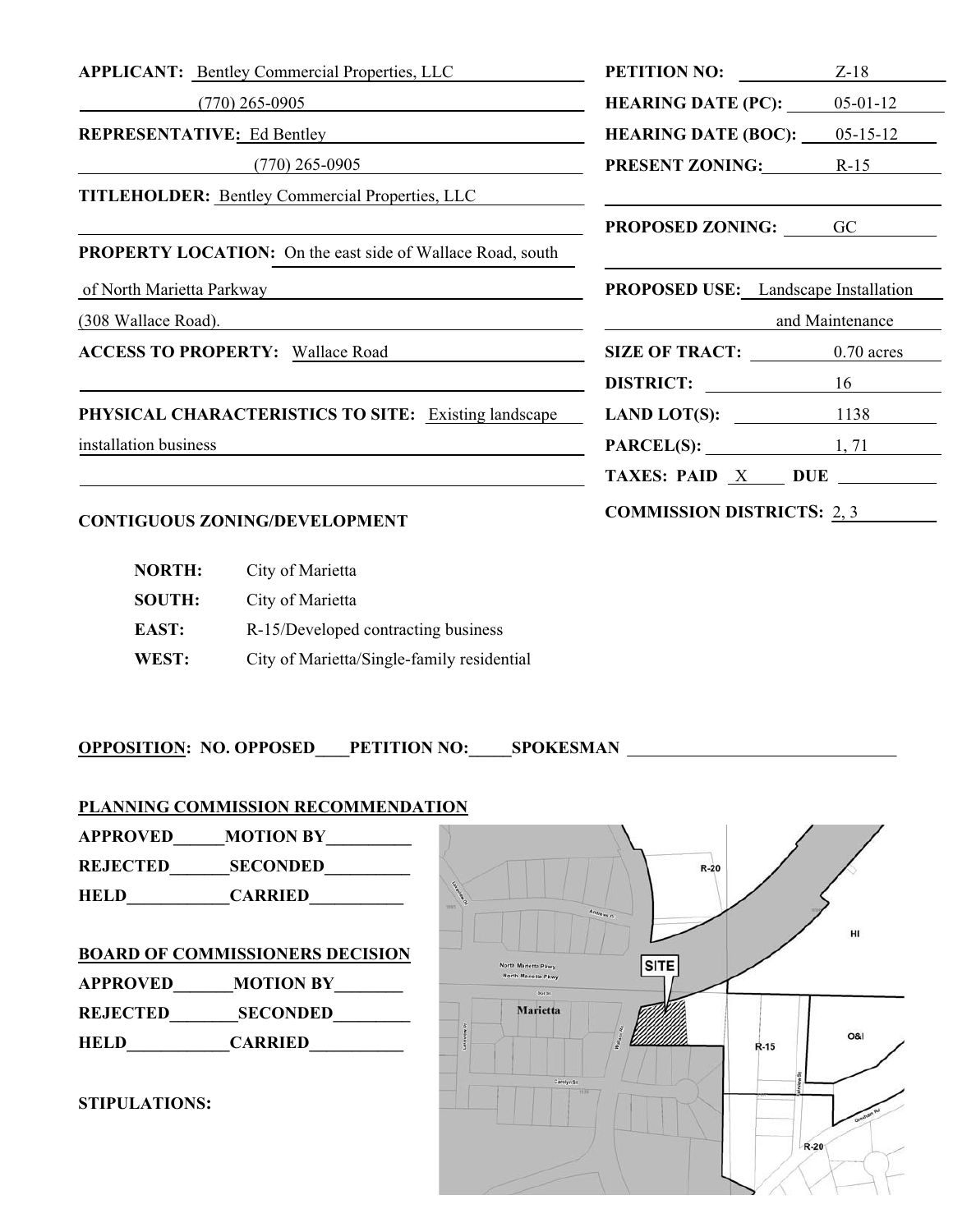**Z-18**

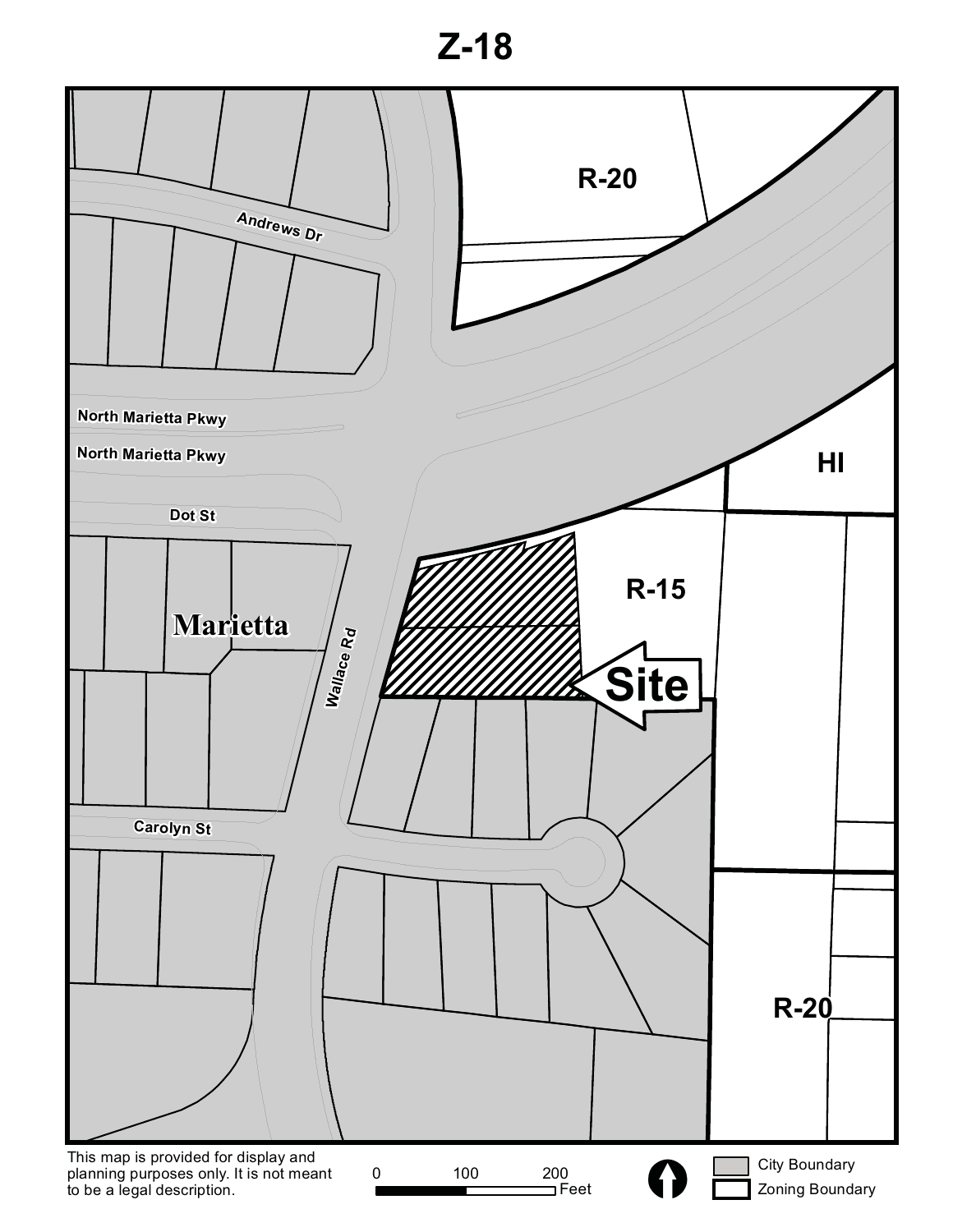| <b>APPLICANT:</b>                                               | Bentley Commercial Properties, LLC |       | <b>PETITION NO.:</b>                                                                        | $Z-18$ |
|-----------------------------------------------------------------|------------------------------------|-------|---------------------------------------------------------------------------------------------|--------|
| <b>PRESENT ZONING:</b>                                          | $R-15$                             |       | <b>PETITION FOR:</b>                                                                        | GC     |
|                                                                 |                                    |       |                                                                                             |        |
| <b>ZONING COMMENTS:</b>                                         |                                    |       | <b>Staff Member Responsible:</b> Jason A. Campbell                                          |        |
| <b>Land Use Plan Recommendation:</b> IC (Industrial Compatible) |                                    |       |                                                                                             |        |
|                                                                 |                                    |       |                                                                                             |        |
|                                                                 |                                    |       | <b>Proposed Number of Buildings:</b> 2 (Existing)Total Square Footage of Development: 1,305 |        |
| <b>F.A.R.:</b><br>.042                                          | <b>Square Footage/Acre:</b>        | 1,864 |                                                                                             |        |

Parking Spaces Required: 4 Parking Spaces Provided: Unmarked Gravel Parking

Applicant is requesting the GC zoning category in order to continue the current landscape installation and maintenance business on the property. The existing business has been at this location for many years and the applicant is requesting rezoning in order to make the use and zoning compatible. The hours of operation are 6 a.m. until 6 p.m. seven days per week. The business consists of office space and storage of equipment such as trucks, tractors, mowers, and loaders, etc. The business has 12 employees.

Applicant is requesting a simultaneous variance to allow the continuance of the existing gravel parking on the property.

**Cemetery Preservation:** There is no significant impact on the cemetery site listed in the Cobb County Cemetery Preservation Commission's Inventory Listing which is located in this, or adjacent land lot.

# **FIRE COMMENTS:**

Plans must be submitted to the Cobb County Fire Marshal's Office to initiate the Certificate of Occupancy process.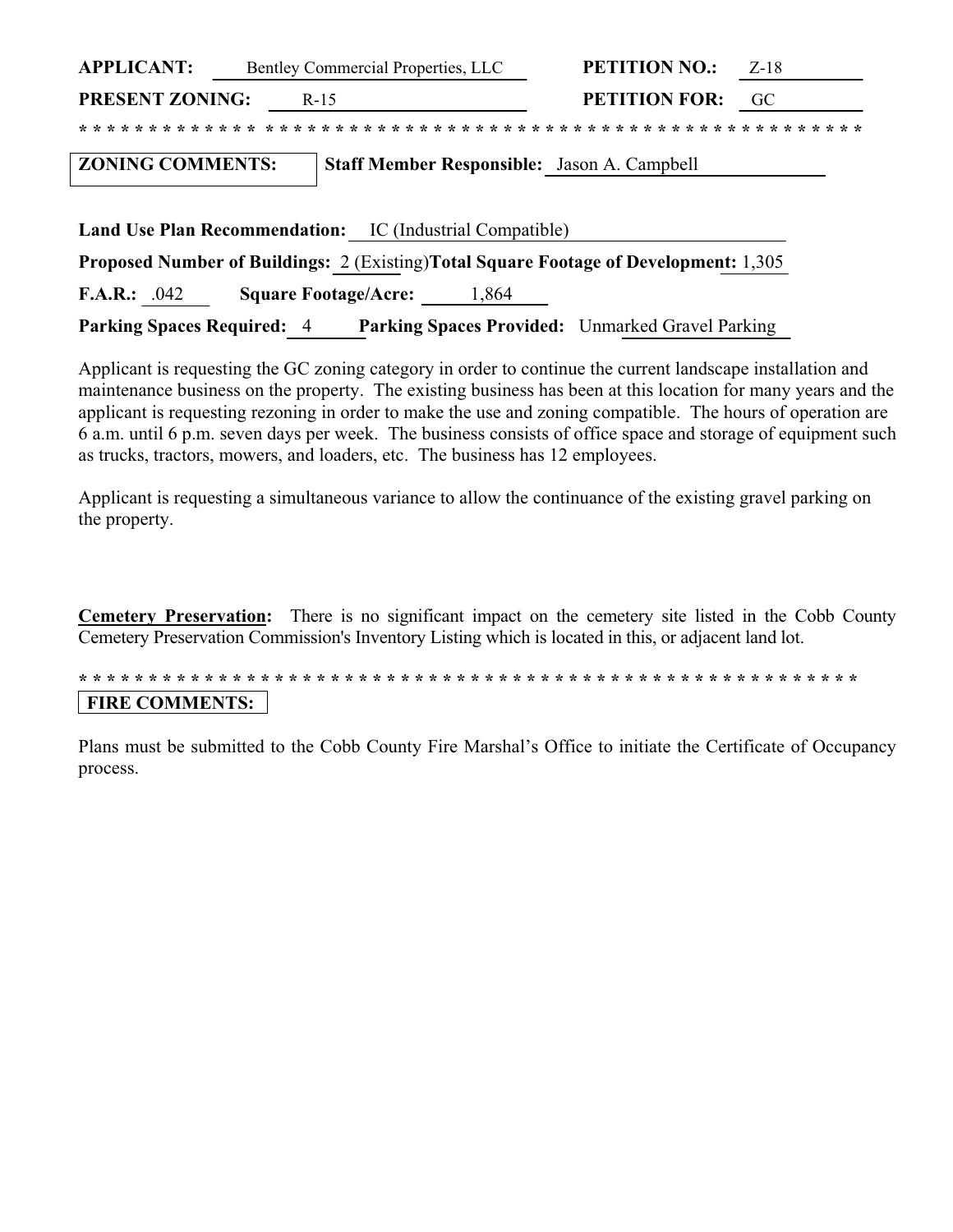|                        | <b>APPLICANT:</b> Bentley Commercial Properties, LLC | <b>PETITION NO.:</b><br>7-18 |
|------------------------|------------------------------------------------------|------------------------------|
| <b>PRESENT ZONING:</b> | R-15                                                 | <b>PETITION FOR:</b> GC      |
|                        |                                                      |                              |

# **PLANNING COMMENTS:**

The applicant is requesting a rezoning from R-15 to GC for purposes of a landscape installation and maintenance. The 0.70 acre site is located on the east side of Wallace Road, south of North Marietta Parkway.

### *Comprehensive Plan*

The parcel is within an Industrial Compatible (IC) future land use category with GC zoning designations. The purpose of the IC category is to provide for areas that can support light industrial, office/warehouse and distribution uses

### *Master Plan/Corridor Study*

Not applicable.

### *Historic Preservation*

After consulting various county historic resources surveys, historic maps, archaeology surveys and Civil War trench location maps, staff finds that no known significant historic resources appear to be affected by this application. No further comment. No action by applicant requested at this time.

### *Design Guidelines*

| Is the parcel in an area with Design Guidelines?                                                                 | $\Box$ Yes | $\blacksquare$ No |
|------------------------------------------------------------------------------------------------------------------|------------|-------------------|
| If yes, design guidelines area                                                                                   |            |                   |
| Does the current site plan comply with the design requirements?<br>$\Box$ Yes<br>$\Box$ No $\Box$ Not applicable |            |                   |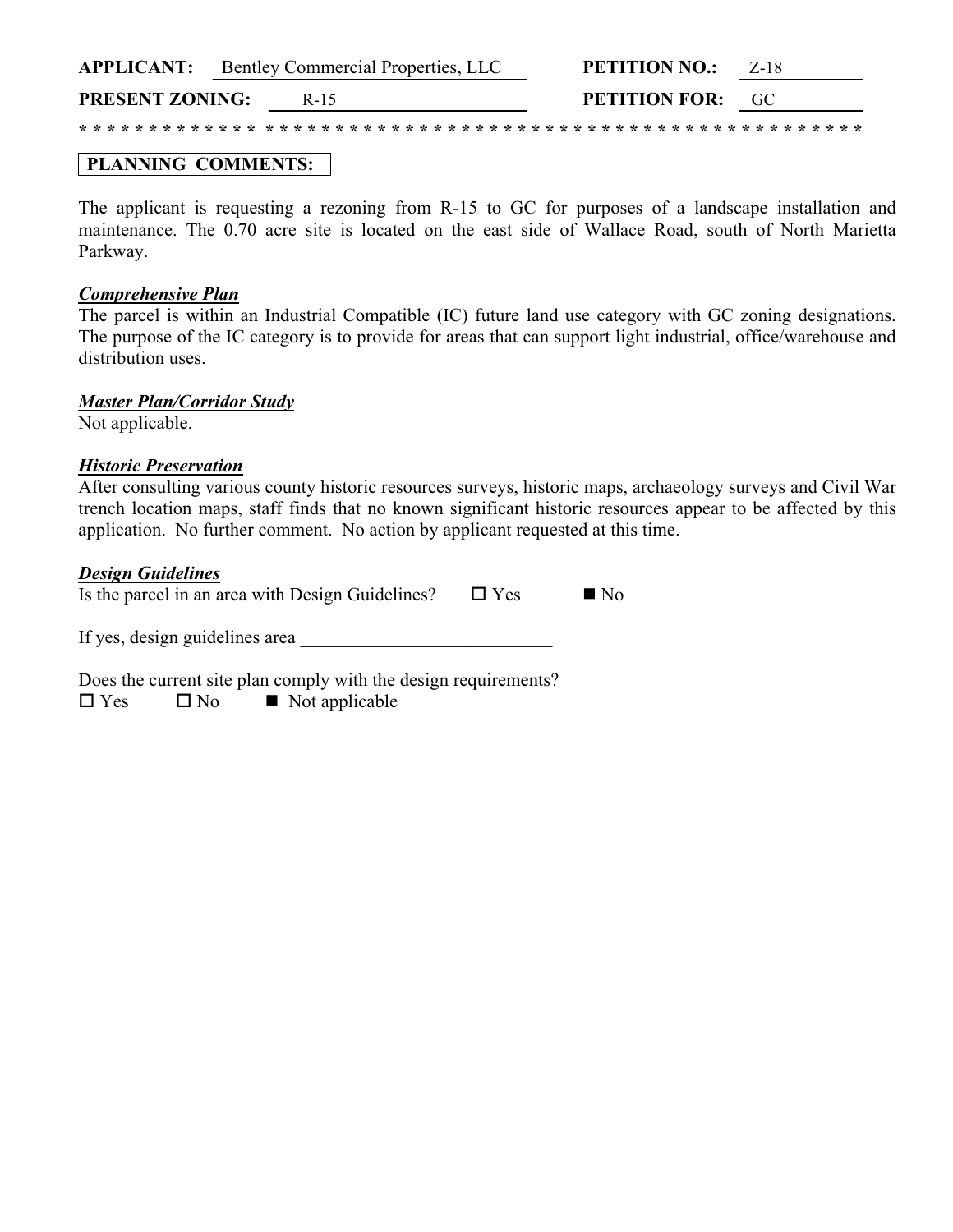| <b>APPLICANT</b> Bentley Commercial Properties, Inc.                                                                                                                    |                                       | PETITION NO. Z-018                                                                                         |
|-------------------------------------------------------------------------------------------------------------------------------------------------------------------------|---------------------------------------|------------------------------------------------------------------------------------------------------------|
| <b>PRESENT ZONING R-15</b>                                                                                                                                              |                                       | PETITION FOR GC                                                                                            |
|                                                                                                                                                                         |                                       |                                                                                                            |
| WATER COMMENTS:   NOTE: Comments reflect only what facilities were in existence at the time of this review.                                                             |                                       |                                                                                                            |
| Available at Development:                                                                                                                                               | $\vee$ Yes                            | N <sub>0</sub>                                                                                             |
| Fire Flow Test Required:                                                                                                                                                | Yes                                   | $\blacktriangledown$<br>N <sub>o</sub>                                                                     |
| Size / Location of Existing Water Main(s): CITY OF MARIETTA SERVICE AREA                                                                                                |                                       |                                                                                                            |
| Additional Comments: Current Marietta Water customer                                                                                                                    |                                       |                                                                                                            |
|                                                                                                                                                                         |                                       |                                                                                                            |
| Developer may be required to install/upgrade water mains, based on fire flow test results or Fire Department Code. This will be resolved<br>in the Plan Review Process. |                                       |                                                                                                            |
|                                                                                                                                                                         |                                       |                                                                                                            |
| <b>SEWER COMMENTS:</b>                                                                                                                                                  |                                       | NOTE: Comments reflect only what facilities were in existence at the time of this review.                  |
| In Drainage Basin:                                                                                                                                                      | $\blacktriangledown$<br>Yes           | N <sub>o</sub>                                                                                             |
| At Development:                                                                                                                                                         | Yes<br>$\blacktriangledown$           | N <sub>o</sub>                                                                                             |
| Approximate Distance to Nearest Sewer: CITY OF MARIETTA SERVICE AREA                                                                                                    |                                       |                                                                                                            |
| Estimated Waste Generation (in G.P.D.):                                                                                                                                 | $\bf{A}$ <b>D</b> F= +0               | Peak= $+0$                                                                                                 |
| <b>Treatment Plant:</b>                                                                                                                                                 |                                       | <b>Sutton</b>                                                                                              |
| Plant Capacity:                                                                                                                                                         | Available<br>V                        | Not Available                                                                                              |
| Line Capacity:                                                                                                                                                          | Available<br>V                        | Not Available                                                                                              |
| Projected Plant Availability:                                                                                                                                           | $0 - 5$ vears<br>$\blacktriangledown$ | $\Box$<br>$5 - 10$ vears<br>$\Box$ over 10 years                                                           |
| Drv Sewers Required:                                                                                                                                                    | Yes                                   | V<br>N <sub>o</sub>                                                                                        |
| Off-site Easements Required:                                                                                                                                            | Yes*                                  | *If off-site easements are required, Developer<br>⊻<br>N <sub>o</sub><br>must submit easements to CCWS for |
| Flow Test Required:                                                                                                                                                     | Yes                                   | review/approval as to form and stipulations<br>⊻<br>No<br>prior to the execution of easements by the       |
| Letter of Allocation issued:                                                                                                                                            | Yes                                   | property owners. All easement acquisitions<br>⊻<br>No<br>are the responsibility of the Developer           |
| Septic Tank Recommended by this Department:                                                                                                                             | Yes                                   | ⊻<br>N <sub>o</sub>                                                                                        |
| Subject to Health Department Approval:                                                                                                                                  | Yes                                   | ⊻<br>No                                                                                                    |
| Additional<br>Current Marietta Sewer customer.<br>Comments:                                                                                                             |                                       |                                                                                                            |

Developer will be responsible for connecting to the existing County water and sewer systems, installing and/or upgrading all outfalls and water mains, obtaining on and/or offsite easements, dedication of on and/or offsite water and sewer to Cobb County, as may be required. Rezoning does not guarantee water/sewer availability/capacity unless so stated in writing by the Cobb County Water System. Permit issuances subject to continued treatment plant compliance with EPD discharge requirements.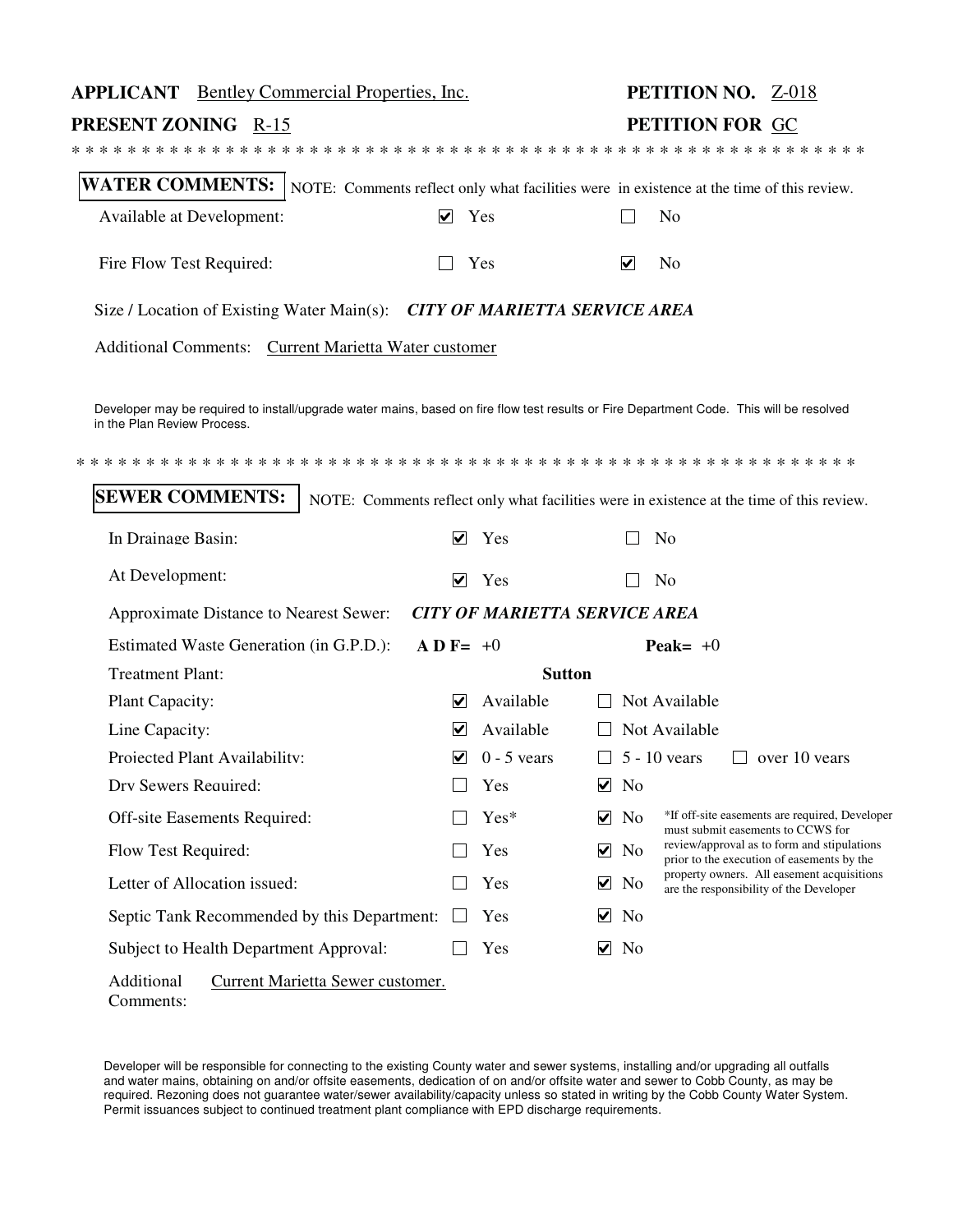|  | <b>APPLICANT:</b> Bentley Commercial Properties, LLC | <b>PETITION NO.: Z-18</b> |
|--|------------------------------------------------------|---------------------------|
|--|------------------------------------------------------|---------------------------|

# **PRESENT ZONING:** <u>R-15</u> **PETITION FOR:** GC

**\* \* \* \* \* \* \* \* \* \* \* \* \* \* \* \* \* \* \* \* \* \* \* \* \* \* \* \* \* \* \* \* \* \* \* \* \* \* \* \* \* \* \* \* \* \* \* \* \* \* \* \* \* \* \* \* \* \* \***

# **STORMWATER MANAGEMENT COMMENTS**

| FLOOD HAZARD: $\Box$ YES $\boxtimes$ NO $\Box$ POSSIBLY, NOT VERIFIED                                                                                                                                                                                                                                                                                                                                                                                                                     |
|-------------------------------------------------------------------------------------------------------------------------------------------------------------------------------------------------------------------------------------------------------------------------------------------------------------------------------------------------------------------------------------------------------------------------------------------------------------------------------------------|
| <b>DRAINAGE BASIN: Sope Creek</b><br>FLOOD HAZARD INFO: Zone X<br>FEMA Designated 100 year Floodplain Flood.<br>Flood Damage Prevention Ordinance DESIGNATED FLOOD HAZARD.<br>$\boxtimes$ Project subject to the Cobb County Flood Damage Prevention Ordinance Requirements.<br>Dam Breach zone from (upstream) (onsite) lake - need to keep residential buildings out of hazard.                                                                                                         |
| $\boxtimes$ NO<br>WETLANDS: $\Box$ YES<br>POSSIBLY, NOT VERIFIED                                                                                                                                                                                                                                                                                                                                                                                                                          |
| Location: ______                                                                                                                                                                                                                                                                                                                                                                                                                                                                          |
| The Owner/Developer is responsible for obtaining any required wetland permits from the U.S. Army Corps<br>of Engineer.                                                                                                                                                                                                                                                                                                                                                                    |
| STREAMBANK BUFFER ZONE: $\Box$ YES $\boxtimes$ NO $\Box$ POSSIBLY, NOT VERIFIED                                                                                                                                                                                                                                                                                                                                                                                                           |
| Metropolitan River Protection Area (within 2000' of Chattahoochee River) ARC (review 35' undisturbed<br>buffer each side of waterway).<br>Chattahoochee River Corridor Tributary Area - County review (Cassettandorf Euclideae).<br>Georgia Erosion-Sediment Control Law and County Ordinance - County Review/State Review.<br>Georgia DNR Variance may be required to work in 25 foot streambank buffers.<br>County Buffer Ordinance: 50', 75', 100' or 200' each side of creek channel. |
| DOWNSTREAM CONDITION                                                                                                                                                                                                                                                                                                                                                                                                                                                                      |
| Potential or Known drainage problems exist for developments downstream from this site.<br>Stormwater discharges must be controlled not to exceed the capacity available in the downstream storm<br>drainage system.<br>Minimize runoff into public roads.<br>Minimize the effect of concentrated stormwater discharges onto adjacent properties.                                                                                                                                          |
| Developer must secure any R.O.W required to receive concentrated discharges where none exist naturally<br><b>Existing Lake Downstream</b><br>Additional BMP's for erosion sediment controls will be required.                                                                                                                                                                                                                                                                             |
| Lake Study needed to document sediment levels.                                                                                                                                                                                                                                                                                                                                                                                                                                            |
| Stormwater discharges through an established residential neighborhood downstream.<br>Project engineer must evaluate the impact of increased volume of runoff generated by the proposed project<br>on downstream<br>$\overline{\phantom{a}}$                                                                                                                                                                                                                                               |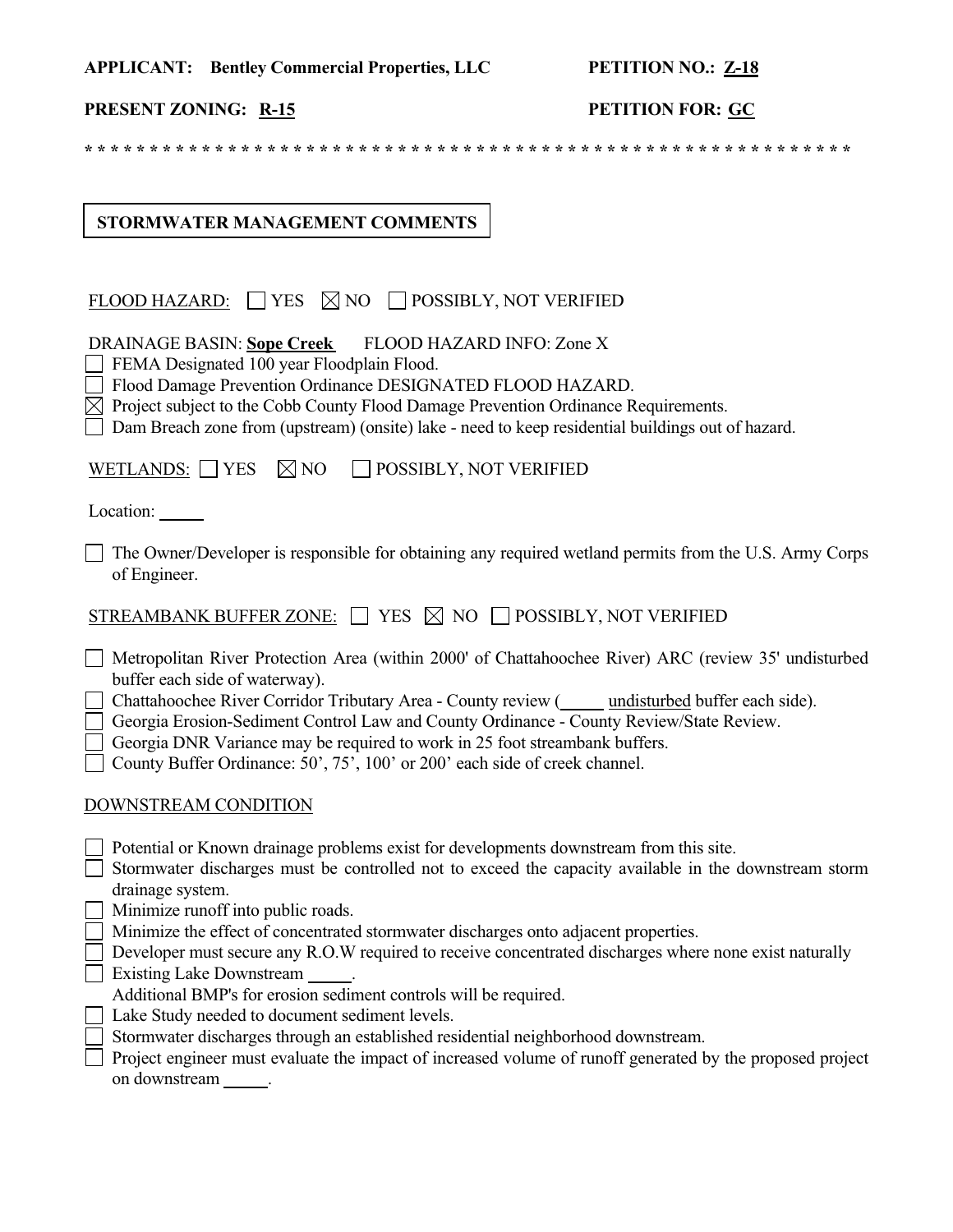### **APPLICANT: Bentley Commercial Properties, LLC PETITION NO.: Z-18**

### **PRESENT ZONING: R-15 PETITION FOR: GC**

 **\* \* \* \* \* \* \* \* \* \* \* \* \* \* \* \* \* \* \* \* \* \* \* \* \* \* \* \* \* \* \* \* \* \* \* \* \* \* \* \* \* \* \* \* \* \* \* \* \* \* \* \* \* \* \* \***

### **STORMWATER MANAGEMENT COMMENTS – Continued**

### SPECIAL SITE CONDITIONS

 Provide comprehensive hydrology/stormwater controls to include development of out parcels.  $\boxtimes$  Submit all proposed site improvements to Plan Review. Any **spring activity** uncovered must be addressed by a qualified geotechnical engineer (PE).  $\Box$  Structural fill must be placed under the direction of a qualified registered Georgia geotechnical engineer (PE).  $\boxtimes$  Existing facility.  $\boxtimes$  Project must comply with the Water Quality requirements of the CWA-NPDES-NPS Permit and County Water Quality Ordinance.  $\Box$  Water Quality/Quantity contributions of the existing lake/pond on site must be continued as baseline conditions into proposed project. Calculate and provide % impervious of project site. Revisit design; reduce pavement area to reduce runoff and pollution.

### INSUFFICIENT INFORMATION

No Stormwater controls shown

 $\Box$  Copy of survey is not current – Additional comments may be forthcoming when current site conditions are exposed.

No site improvements showing on exhibit.

### ADDITIONAL COMMENTS

- 1. Due to the potential for storage of fertilizer, fuel and other storm water contaminants on-site a stormwater pollution prevention plan must be provided to the Stormwater Management Division to address potential stormwater quality impacts from site operations.
- 2. Any site improvements or re-development must be submitted to Plan Review and meet current stormwater management requirements.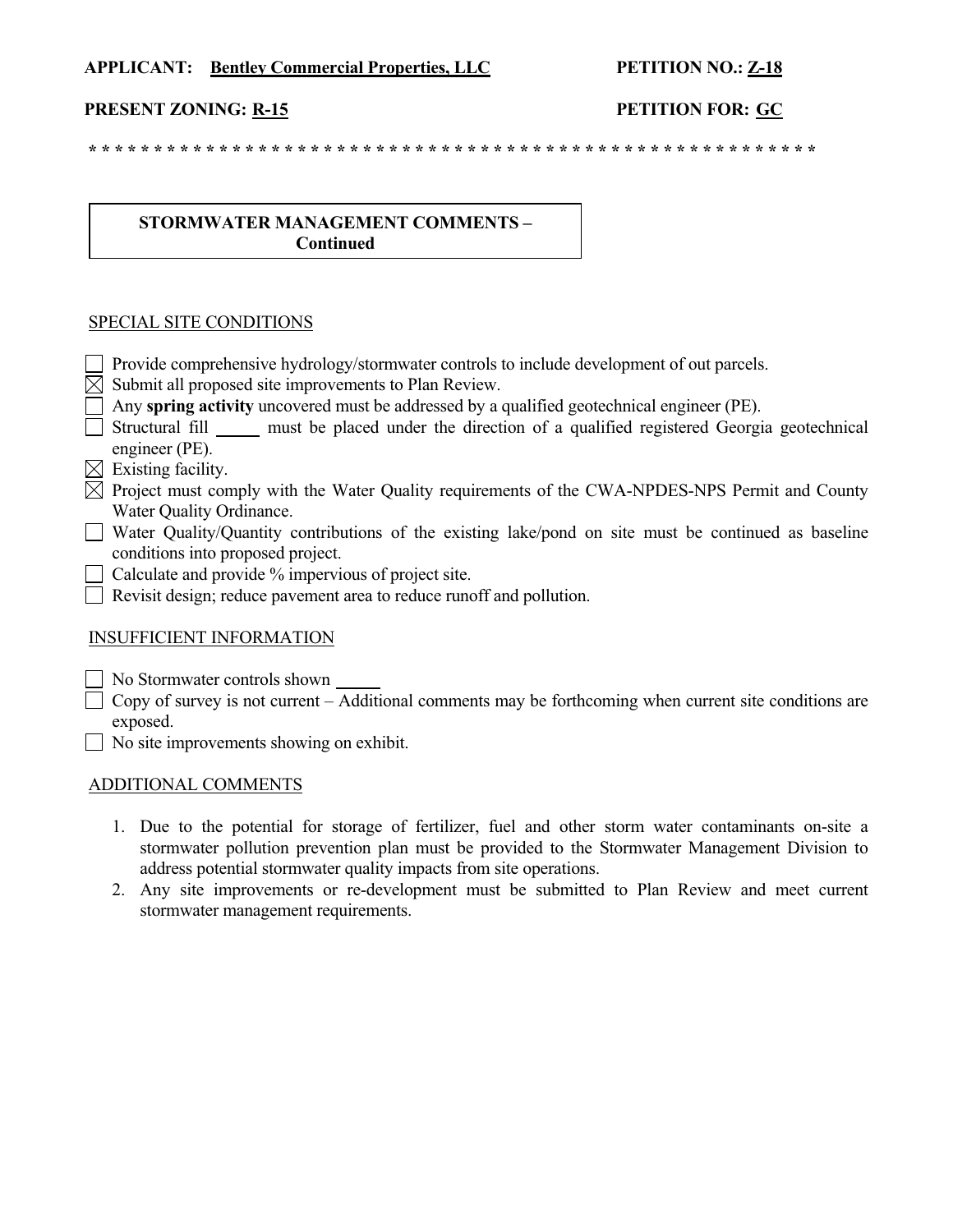**APPLICANT: Bentley Commercial Properties, LLC PETITION NO.: Z-18** 

# **PRESENT ZONING: R-15 PETITION FOR: GC**

**\* \* \* \* \* \* \* \* \* \* \* \* \* \* \* \* \* \* \* \* \* \* \* \* \* \* \* \* \* \* \* \* \* \* \* \* \* \* \* \* \* \* \* \* \* \* \* \* \* \* \* \* \***

# **COBB COUNTY DEPARTMENT OF TRANSPORTATION RECOMMENDATIONS**

The following comments and recommendations are based on field investigation and office review of the subject rezoning case:

| <b>ROADWAY</b>         | AVERAGE<br><b>DAILY TRIPS</b> | <b>ROADWAY</b><br><b>CLASSIFICATION</b> | <b>SPEED</b><br><b>LIMIT</b> | <b>JURISDICTIONAL</b><br><b>CONTROL</b> | MIN. R.O.W.<br><b>REQUIREMENTS</b> |
|------------------------|-------------------------------|-----------------------------------------|------------------------------|-----------------------------------------|------------------------------------|
| Wallace Road           | N/A                           | Minor Collector                         | $25$ mph                     | City of Marietta                        | 100'                               |
| North Marietta<br>Pkwy | 24800                         | Arterial                                | $45$ mph                     | Georgia DOT                             | $100^{\circ}$                      |

*Based on 2010 traffic counting data taken by Georgia DOT (North Marietta Pkwy)* 

## **COMMENTS AND OBSERVATIONS**

Wallace Road is classified as an arterial and according to the available information the existing right-of-way does meet the minimum requirements for this classification.

## **RECOMMENDATIONS**

Recommend removing the northern driveway (closest to intersection) and establishing interparcel access between the properties.

Recommend the driveway be paved with a treated hardened surface a minimum of 25 feet in length or to the edge of the right-of-way, whichever is greater.

Recommend no parking on the right-of-way.

Recommend applicant be required to meet all Cobb County Development Standards and Ordinances related to project improvements.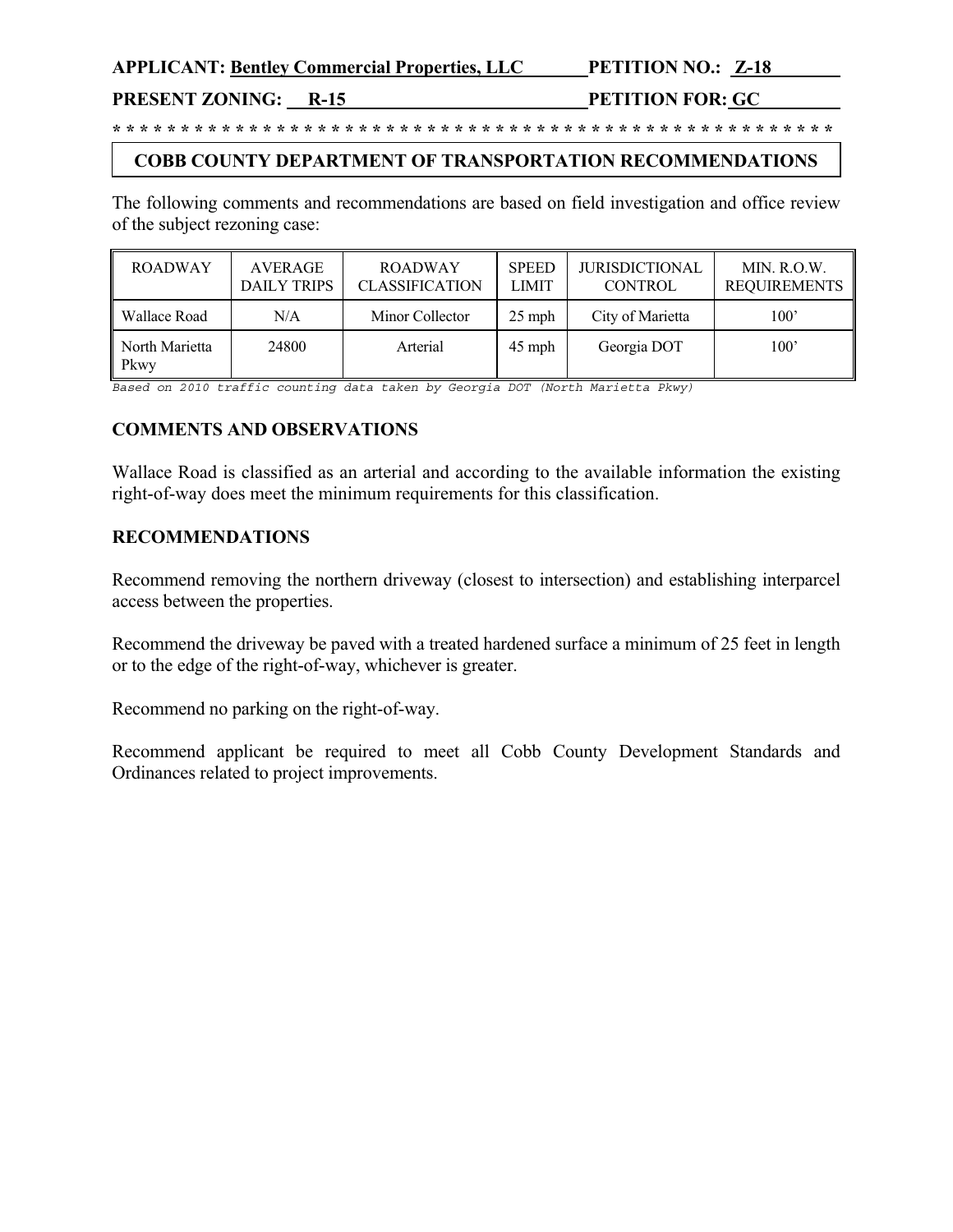# **STAFF RECOMMENDATIONS**

# **Z-18 BENTLEY COMMERCIAL PROPERTIES, LLC**

- A. It is Staff's opinion that the applicant's rezoning proposal will permit a use that is suitable in view of the use and development of adjacent and nearby properties. Adjacent and nearby properties are used as commercial and industrial, and include a poultry processing plant, an industrial park, a veterinary clinic, an auto shop, and a rock-drilling company.
- B. It is Staff's opinion that the applicant's rezoning proposal will not have an adverse affect on the usability of adjacent or nearby property. The use on the property has been in existence for a number of years and is similar to other uses in the area.
- C. It is Staff's opinion that the applicant's rezoning proposal will not result in a use which would cause an excessive or burdensome use of existing streets, transportation facilities, utilities, or schools. This opinion can be supported by the departmental comments contained in this analysis.
- D. It is Staff's opinion that the applicant's rezoning proposal is in conformity with the policy and intent of the *Cobb County Comprehensive Plan*, which delineates this property to be within the Industrial Compatible land use area. The current use is to remain and is compatible with the Industrial Compatible land use category.
- E. It is Staff's opinion that there are existing and changing conditions affecting the use and development of the property which give supporting grounds for approving the applicant's rezoning proposal to the LI (Light Industrial) category. The LI zoning category is compatible with the IC land use category. In recommending approval, staff recommends also granting a contemporaneous variance to reduce the required lot size for LI from the required 40,000 square feet to the existing 30,557 square feet.

Based on the above analysis, Staff recommends DELETING the request to LI subject to the following conditions:

- Site plan received by the Zoning Division dated 5/9/11, with the District Commissioner approving minor modifications, with the two parcels being combined for new development;
- Allow the existing business to utilize the existing gravel parking, with any new development being required to meet parking standards;
- Waive the lot size for LI from the required 40,000 square feet to 30,557 square feet;
- Any new development required to meet all LI requirements, with the exception of the lot size;
- $\bullet$  This use only, with new uses to be approved by the Board of Commissioners as an Other Business Item;
- Water and Sewer comments and recommendations;
- $\bullet$ Stormwater Management Division comments and recommendations;
- DOT comments and recommendations.

**The recommendations made by the Planning and Zoning Staff are only the opinions of the Planning and Zoning Staff and are by no means the final decision. The Cobb County Board of Commissioners makes the final decisions on all Rezoning and Land Use Permits at an advertised public hearing.**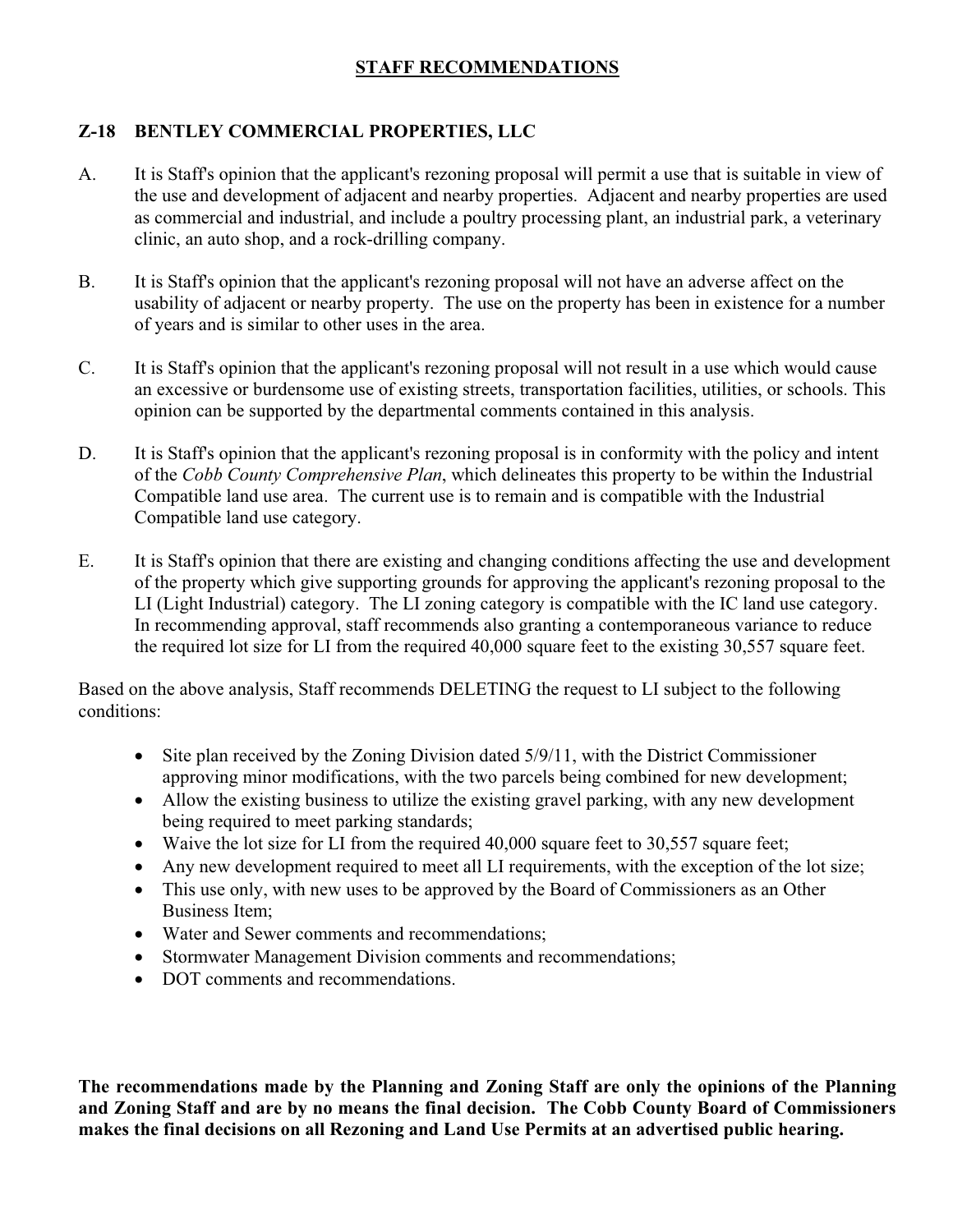# Application No. Z-18

| ,     |
|-------|
| May   |
|       |
| 2012. |
|       |

# **Summary of Intent for Rezoning**

Part 1. Residential Rezoning Information (attach additional information if needed)  $a)$ Proposed unit square-footage(s): Proposed building architecture:  $$  $\mathbf{c}$ Proposed selling prices(s): <u> a sample de la partida del componente por p</u> d) Part 2. Non-residential Rezoning Information (attach additional information if needed) Proposed use(s): Operation of Landscape Installation and  $a)$ cility-Office space and storage of equipment; i.e., trucks, tractors, mowers Proposed building architecture: b) loaders, etc. d wood structure existing Proposed hours/days of operation:  $LiOOAM$  to  $LiOOPM$ I days per week List all requested variances: Part 3. Other Pertinent Information (List or attach additional information if needed) Part 4. Is any of the property included on the proposed site plan owned by the Local, State, or Federal Government? (Please list all Right-of-Ways, Government owned lots, County owned parcels and/or remnants, etc., and attach a plat clearly showing where these properties are located).